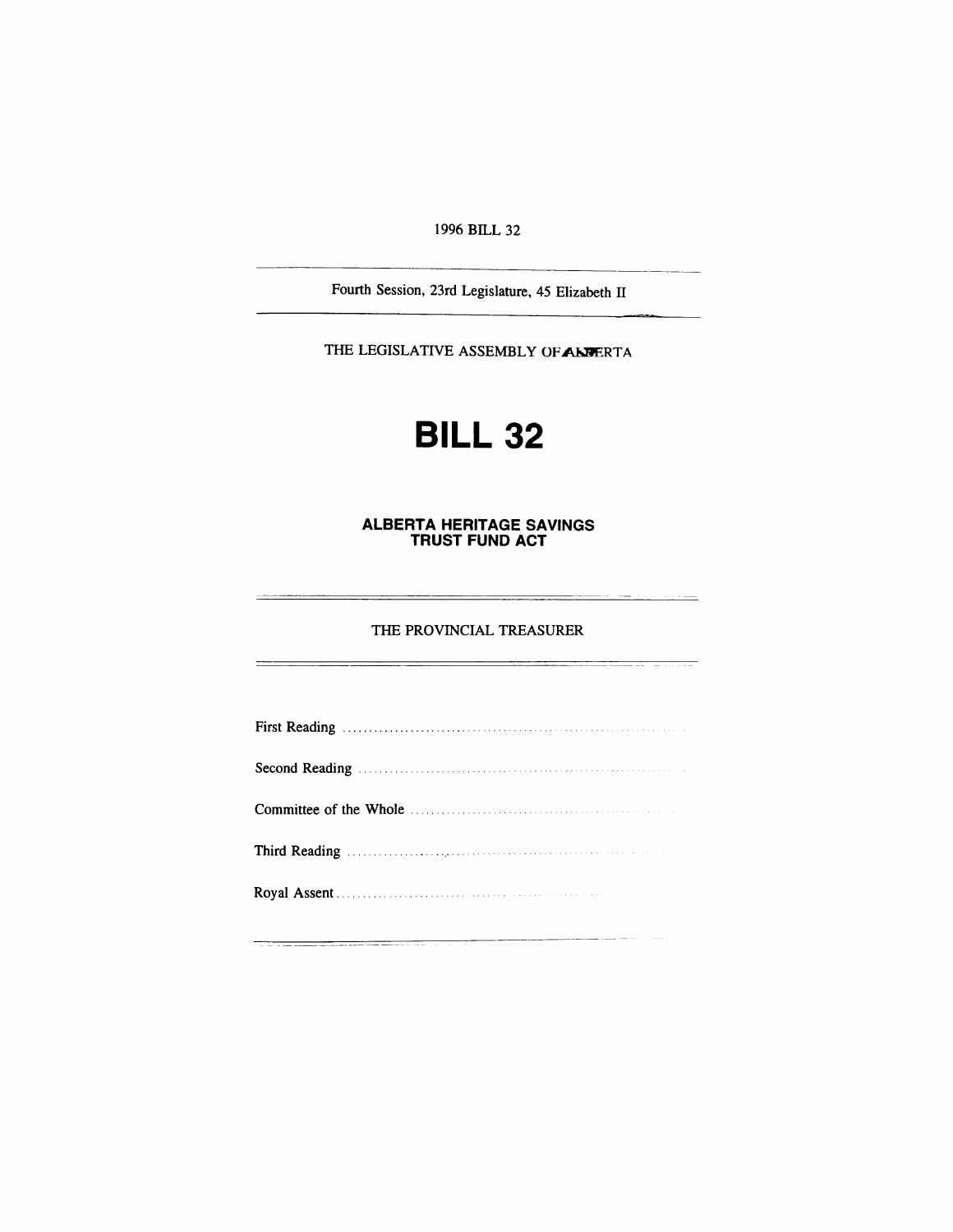### *Bill 32*

## *BILL 32*

### *1996*

# *ALBERTA HERITAGE SAVINGS TRUST FUND ACT*

| (Assented to | , 1996) |
|--------------|---------|
|--------------|---------|

#### *Table ofContents*

| Definitions                                |          |  |
|--------------------------------------------|----------|--|
| Alberta Heritage Savings Trust Fund        |          |  |
| Investments by the Heritage Fund           | 2<br>3   |  |
| Agreements respecting financial matters    | 4        |  |
| Consolidated Cash Investment Trust Fund    |          |  |
| <b>Standing Committee</b>                  | 5<br>6   |  |
| Business plan                              | 7        |  |
| Income of Fund                             | 8        |  |
| Transfer of non-renewable resource revenue | 9        |  |
| Other funds paid into Heritage Fund        |          |  |
| Inflation proofing                         | 10<br>11 |  |
| Phasing out of transition portfolio        |          |  |
| Operating costs                            | 13       |  |
| Auditor                                    | 14       |  |
| Quarterly reports                          | 15       |  |
| Annual reports                             | 16       |  |
| Regulations                                | 17       |  |
| Transitional                               | 18       |  |
| Consequential amendments                   | 19-28    |  |
| Repeal                                     | 29       |  |
| Coming into force                          |          |  |
|                                            |          |  |

*Preamble WHEREAS the mission of the Heritage Fund is to provide prudent stewardship of the savings from Alberta's non-renewable resources by providing the greatest financial returns on those savings for current and future generations of Albertans;*

> *THEREFORE HER MAJESTY, by and with the advice and consent of the Legislative Assembly of Alberta, enacts as follows:*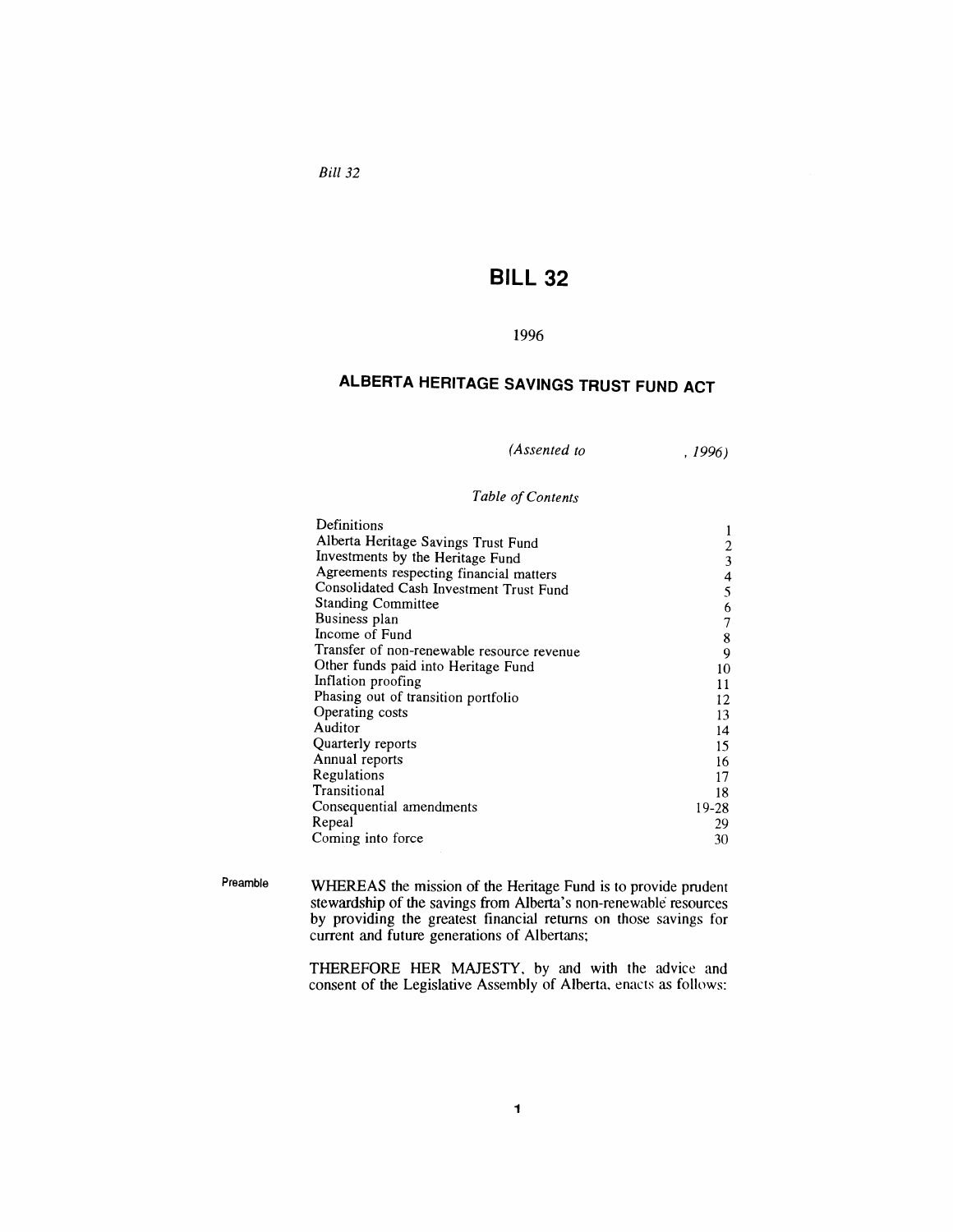*Definitions 1 In this Act,*

- *(a) "endowment portfolio" means the endowment portfolio referred to in section 3;*
- *(b) "Heritage Fund" means the Alberta Heritage Savings Trust Fund referred to in section 2;*
- *(c) "mineral agreement" means an agreement as defined in the Mines and Minerals Act;*
- *(d) "non-renewable resource revenue" means*
	- *(i) money received by the Crown under a mineral agreement or a contract under section 9 of the Mines and Minerals Act or under a reservation of royalty in letters patent conveying title to a mineral,*
	- *(ii) money received by the Crown from or in connection with the disposition of the Crown's royalty share of a mineral,*
	- *(iii) fees paid to the Crown in connection with the issuance of a mineral agreement,*
	- *(iv) money received by the Crown as a bonus to acquire a mineral agreement, and*
	- *(v) money received by the Crown pursuant to a contract under which the Crown agrees to accept that money in lieu of royalty otherwise payable under one or more leases of oil sands rights issued under the Mines and Minerals Act;*
- *(e) "Standing Committee" means the Standing Committee established under section 6;*
- *(f) "Special Act" with reference to any fiscal year means an Act of the Legislature authorizing the transfer from the General Revenue Fund to the Heritage Fund of a percentage of the non-renewable resource revenue received in that fiscal year;*
- *(g) "transition portfolio" means the transition portfolio referred to in section 3.*

*Alberta Heritage Savings Trust Fund*

*2(1) There is hereby continued the Alberta Heritage Savings Trust Fund established under the Alberta Heritage Savings Trust Fund Act, RSA 1980 cA-27.*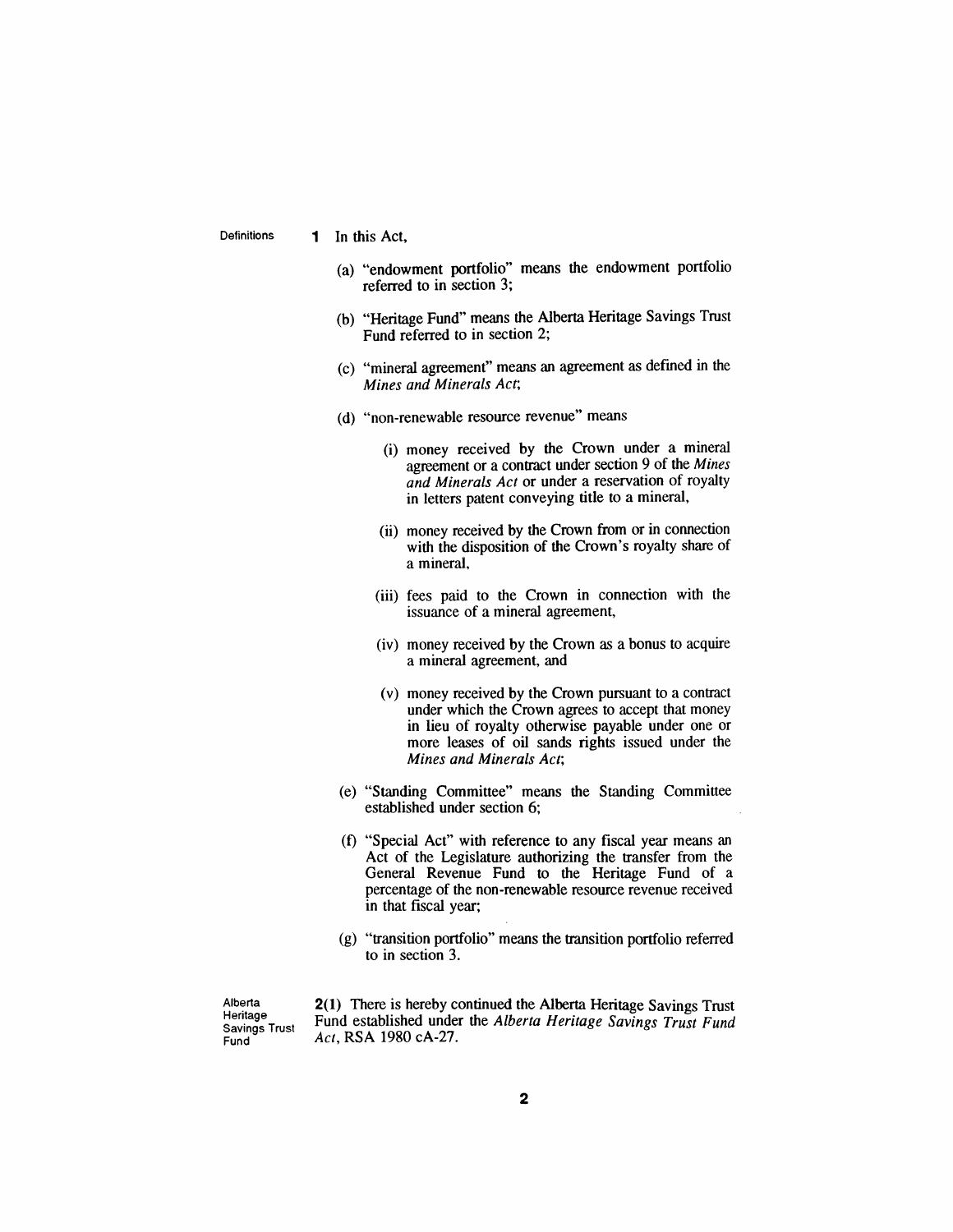*(2) The Provincial Treasurer shall hold, manage, invest and dispose of the assets of the Heritage Fund in accordance with this Act.*

*(3) The Provincial Treasurer shall establish and maintain a separate accounting record of the Heritage Fund.*

*Investments by the Heritage Fund*

- *3(1) The investments and other assets of the Heritage Fund shall be contained*
	- *(a) in an endowment portfolio, and*
	- *(b) until no later than December 31, 2005, in a transition portfolio.*

*(2) Investments made under the endowment portfolio shall be made with the objective of maximizing long-term financial returns.*

*(3) Investments made under the transition portfolio shall be made with the objective of supporting the Government's short-term to medium-term income needs as reflected in the Government's consolidated fiscal plan.*

*(4) Subject to the regulations, when making investments the Provincial Treasurer shall adhere to investment and lending policies, standards and procedures that a reasonable and prudent person would apply in respect of a portfolio of investments to avoid undue risk of loss and obtain a reasonable return that will enable the endowment portfolio and the transition portfolio to meet their respective objectives.*

*Agreements respecting financial matters*

*4(1) The Provincial Treasurer may enter into agreements providing for*

- *(a) the lending of securities acquired or held pursuant to this Act, and*
- *(b) the delivery to the Provincial Treasurer of collateral consisting of securities or classes of securities or of letters of credit.*

*(2) The Provincial Treasurer may enter into agreements or engage in other activities of a financial nature respecting investment under this Act, including, without limiting the generality of the foregoing, exchange agreements, futures agreements, option agreements, rate agreements, any other financial agreements or any combination of the agreements or activities referred to in this subsection.*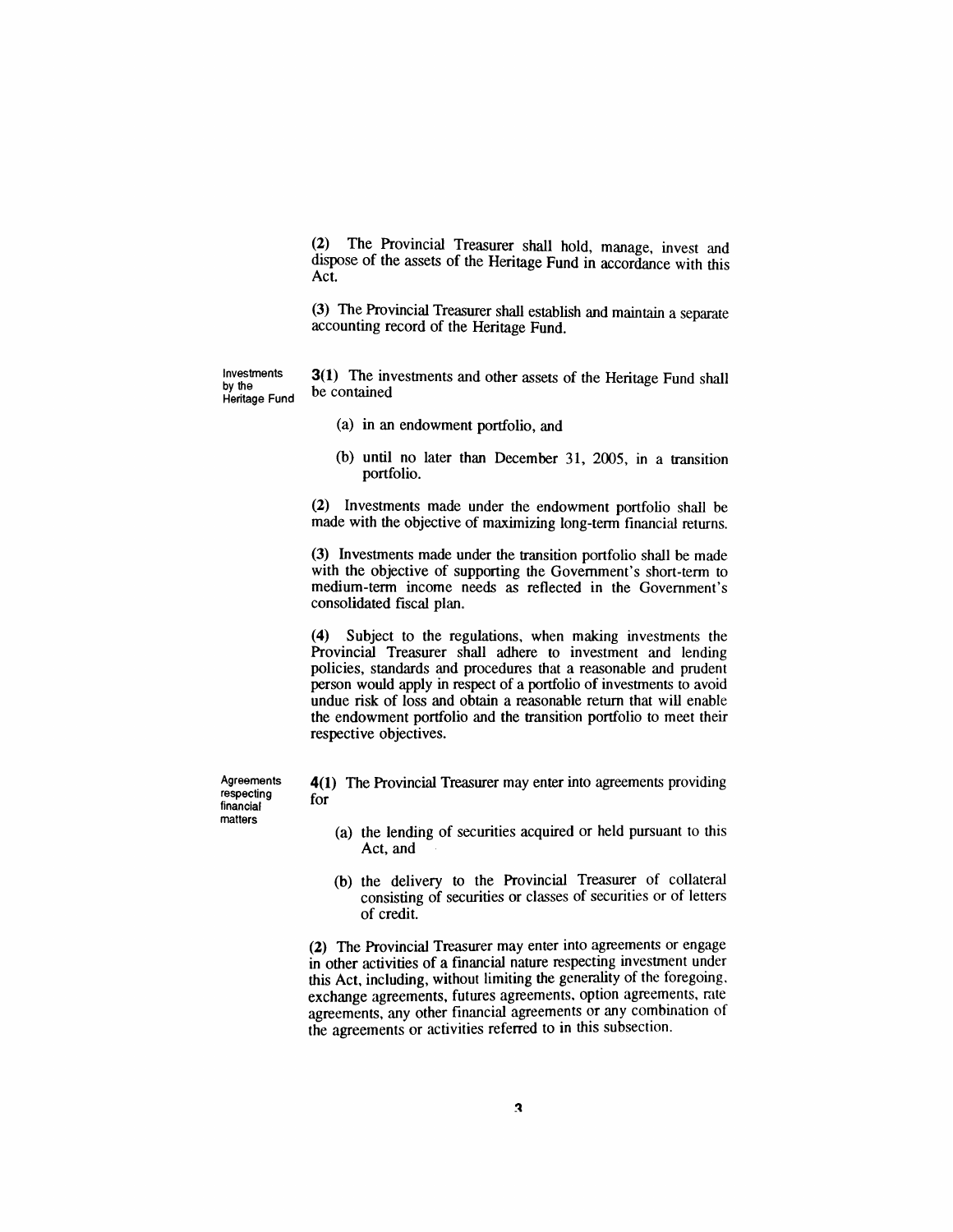*Consolidated Cash Investment Trust Fund*

*5 The endowment portfolio and the transition portfolio are designated as depositors in the Consolidated Cash Investment Trust Fund under the Financial Administration Act.*

*Standing Committee*

*6(1) There is hereby established a standing committee of the Legislative Assembly called the "Standing Committee on the Alberta Heritage Savings Trust Fund" consisting of 9 members of the Legislative Assembly.*

*(2) The membership of the Standing Committee shall include 3 members of the Legislative Assembly who are not members of the governing party, but if there is*

- *(a) an insufficient number of non-government members to fill the 3 positions on the Standing Committee, or*
- *(b) an insufficient number of non-government members who are willing to fill the 3 positions on the Standing Committee,*

*the resulting vacant positions on the Standing Committee may be filled by members of the Legislative Assembly who are members of the governing party.*

*(3) The members of the Standing Committee shall be appointed at the commencement of each session in the same way that members are appointed to other standing committees of the Legislative Assembly.*

- *(4) The functions of the Standing Committee are*
	- *(a) to review and approve annually the business plan for the Heritage Fund;*
	- *(b) to receive and review quarterly reports on the operation and results of the operation of the Heritage Fund;*
	- *(c) to approve the annual report of the Heritage Fund;*
	- *(d) to review after each fiscal year end the performance of the Heritage Fund and report to the Legislature as to whether the mission of the Heritage Fund is being fulfilled;*
	- *(e) to hold public meetings with Albertans on the investment activities and results of the Heritage Fund.*

*(5) The Standing Committee may, without leave of the Assembly, sit during any period when the Assembly is sitting or when it is adjourned or after prorogation of a session of the Legislature.*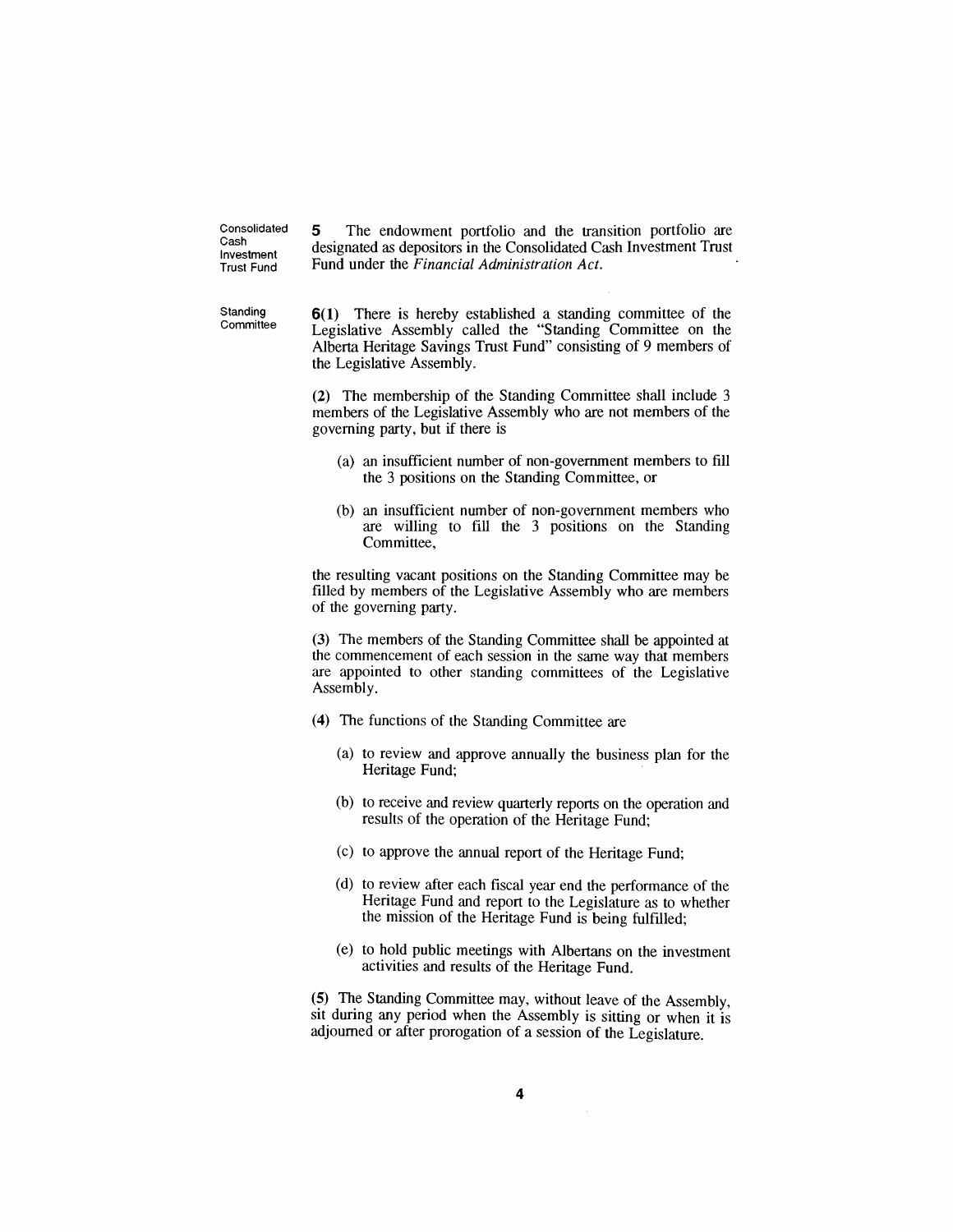*Business plan 7(1) The Provincial Treasurer shall for each fiscal year prepare and provide to the Treasury Board a business plan for the Heritage Fund.*

> *(2) Once the Treasury Board has advised the Provincial Treasurer that the Treasury Board has approved the business plan, the Provincial Treasurer shall provide a copy of the approved business plan to the Standing Committee for the Standing Committee's approval.*

> *(3) On the Standing Committee's giving its approval of the business plan, the Provincial Treasurer shall incorporate the business plan into the business plan prepared by the Provincial Treasurer under section 13 of the Government Accountability Act.*

*Income of Fund*

*8(1) The income of the Heritage Fund accrues to and forms part of the Heritage Fund.*

*(2) The net income of the Heritage Fund less the amount allocated to the Heritage Fund under section 11 shall be transferred by the Provincial Treasurer from the Heritage Fund to the General Revenue Fund annually in a manner determined by the Provincial Treasurer.*

*Transfer of non-renewable resource revenue*

*9(1) A percentage of the non-renewable resource revenue received in each fiscal year shall be transferred from the General Revenue Fund to the Heritage Fund in accordance with this Act, but only if the transfer is authorized by a Special Act.*

*(2) The title of a Special Act shall be the "Alberta Heritage Savings Trust Fund Special Appropriation Act" followed by a reference to the fiscal year to which it relates.*

*(3) The President of the Executive Council or a member of the Executive Council designated by the President of the Executive Council for the purpose shall, with leave of the Assembly, introduce a Bill for a Special Act in respect of each fiscal year.*

*(4) The Provincial Treasurer shall, with respect to each fiscal year in respect of which a Special Act is enacted, transfer the percentage authorized in accordance with subsection (1) of the non-renewable resource revenue received from the General Revenue Fund to the Heritage Fund in a manner determined by the Provincial Treasurer.*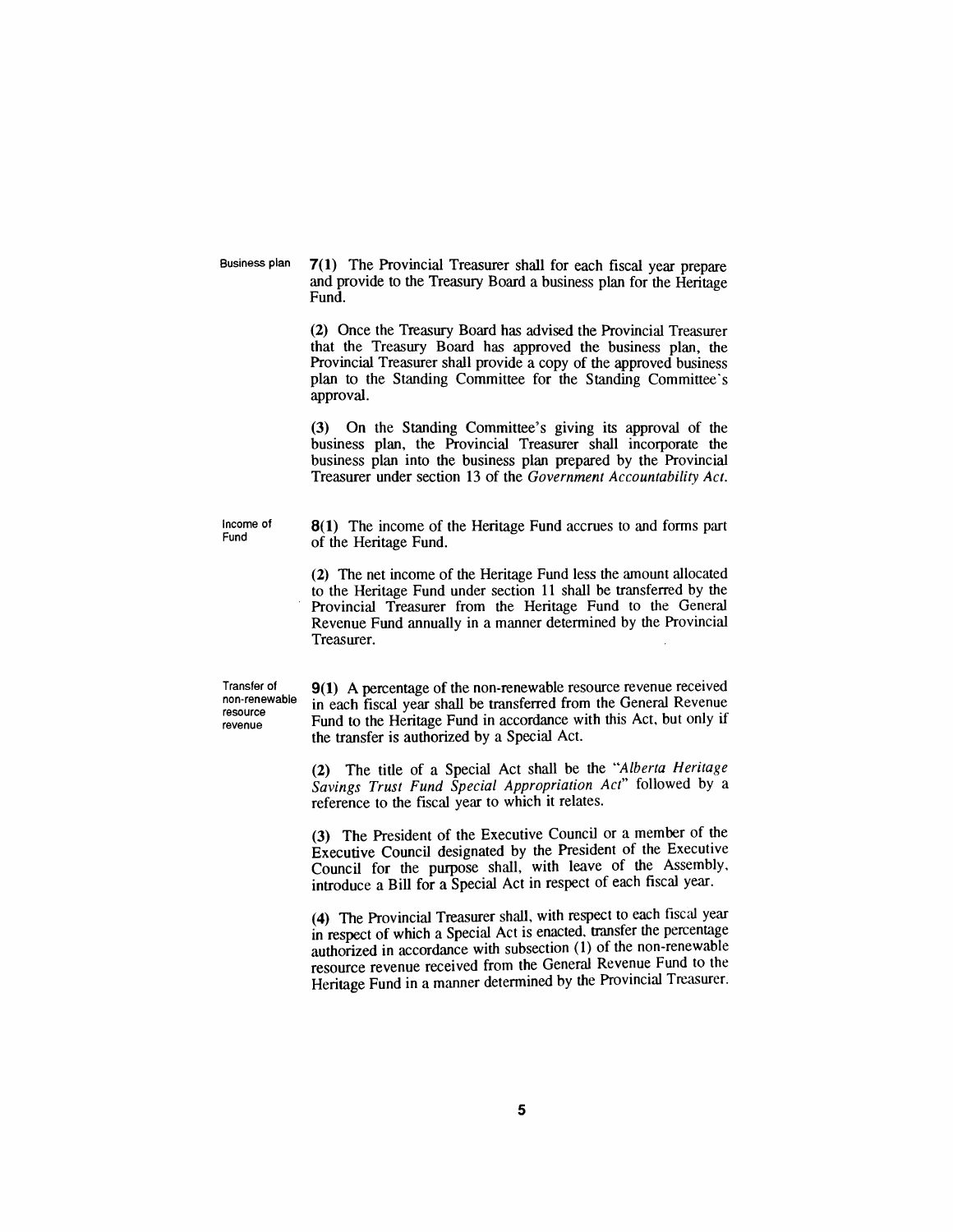*Other funds paid into Heritage Fund*

*10(1) In this section, "previous Act" means the Alberta Heritage Savings Trust Fund Act, RSA 1980 cA-27.*

*(2) Notwithstanding section 19 of the Financial Administration Act, money invested pursuant to section 6(1)(a) of the previous Act that is recovered through the disposition of assets owned by the Crown shall be included in and forms part of the Heritage Fund.*

*Inflation proofing*

*11(1) Subject to subsections (3) and (4), for the fiscal years 1996-97 to 1998-99, the Provincial Treasurer shall retain from the income of the Heritage Fund and allocate to the endowment portfolio as soon as convenient after the end of each fiscal year the lesser of*

- *(a) the amount equal to the value of the total equity of the Heritage Fund as recorded in the financial statements of the Heritage Fund for March 31 of the fiscal year multiplied by the percentage increase, if any, for that fiscal year in the Canadian gross domestic product price index specified by the Provincial Treasurer, and*
- *(b) the amount, if any, by which the Province's surplus as defined in the Deficit Elimination Act exceeds \$500 000 000 in that year.*

*(2) Subject to subsections (3) and (4), for the fiscal year 1999-2000 and subsequent fiscal years, the Provincial Treasurer shall retain from the income of the Heritage Fund and allocate to the endowment portfolio as soon as convenient after the end of each fiscal year an amount equal to the value of the total equity of the Heritage Fund as recorded in the financial statements of the Heritage Fund for March 31 of the fiscal year multiplied by the percentage increase, if any, for that fiscal year in the Canadian gross domestic product price index specified by the Provincial Treasurer.*

*(3) If the income of the Heritage Fund in a fiscal year is less than that required to be allocated to the endowment portfolio under subsection (1) or (2), the Provincial Treasurer shall allocate that income, if any, to the endowment portfolio as soon as convenient after the end of that fiscal year.*

*(4) For the purposes of subsections (1) and (2), if the percentage increase in the gross domestic product price index specified by the Provincial Treasurer is a negative number, that negative number shall be treated as if it were zero.*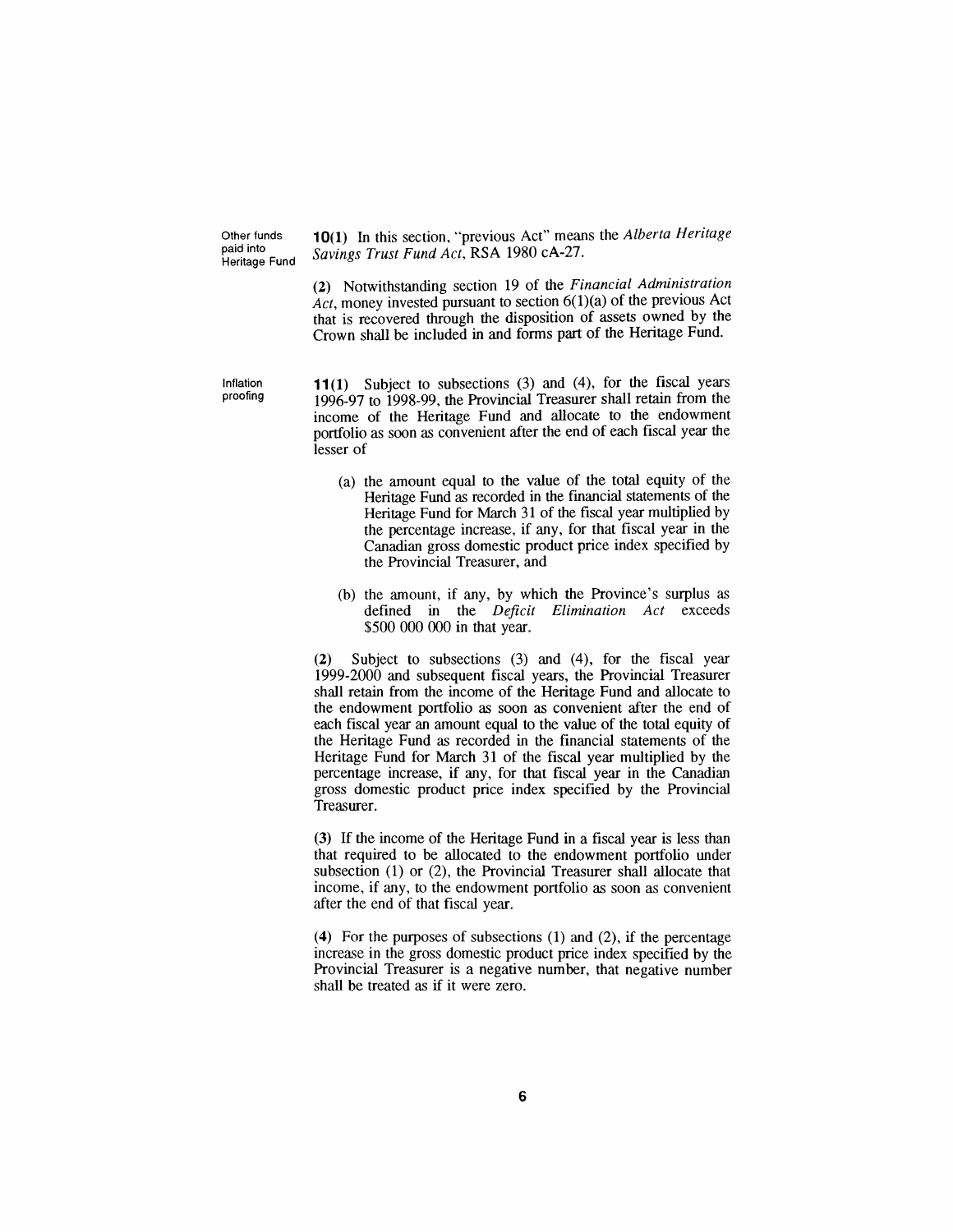| Phasing out of<br>transition<br>portfolio | <b>12(1)</b> The Lieutenant Governor in Council shall in each fiscal year<br>direct the Provincial Treasurer to allocate assets with a book value<br>of \$1 200 000 000, or such greater amount as authorized by the<br>Lieutenant Governor in Council, from the transition portfolio to the<br>endowment portfolio.                                                                                                                      |
|-------------------------------------------|-------------------------------------------------------------------------------------------------------------------------------------------------------------------------------------------------------------------------------------------------------------------------------------------------------------------------------------------------------------------------------------------------------------------------------------------|
|                                           | (2) Notwithstanding subsection (1), by December 31, 2005 all the<br>assets of the Heritage Fund that remain allocated to the transition<br>portfolio shall be removed from the transition portfolio and<br>allocated to the endowment portfolio.                                                                                                                                                                                          |
| Operating<br>costs                        | $13-13$<br>The Provincial Treasurer may charge a cost, expense or other<br>payment to the Heritage Fund if in the opinion of the Provincial<br>Treasurer the cost, expense or other payment was incurred or paid<br>in respect of the Heritage Fund.                                                                                                                                                                                      |
| Auditor                                   | The Auditor General is the auditor of the Heritage Fund.<br>14                                                                                                                                                                                                                                                                                                                                                                            |
| Quarterly<br>reports                      | 15(1) The Provincial Treasurer shall, as soon as practicable after<br>the end of each of the first 3 quarters of every fiscal year, prepare<br>and provide to the Standing Committee a report on the activities of<br>the Heritage Fund and financial statements for the preceding<br>quarter.                                                                                                                                            |
|                                           | (2) When the Standing Committee is provided with a quarterly<br>report under subsection (1), the Standing Committee shall furnish<br>copies of the report to all members of the Legislative Assembly and<br>to the Clerk of the Legislative Assembly within 2 months after the<br>conclusion of the quarter for which the quarterly report was<br>prepared and on doing so shall make the report public.                                  |
| Annual reports                            | 16(1) The Provincial Treasurer shall, as soon as practicable after<br>the end of each fiscal year, prepare and provide to the Standing<br>Committee an annual report of the Heritage Fund, including a<br>financial statement audited by the Auditor General.                                                                                                                                                                             |
|                                           | (2) Once the Standing Committee has approved the annual report<br>provided to the Standing Committee under subsection (1), the<br>Standing Committee shall, on or before June 30 following the<br>conclusion of the fiscal year for which the annual report was made,<br>furnish copies of it to all members of the Legislative Assembly and<br>to the Clerk of the Legislative Assembly and on doing so shall<br>make the report public. |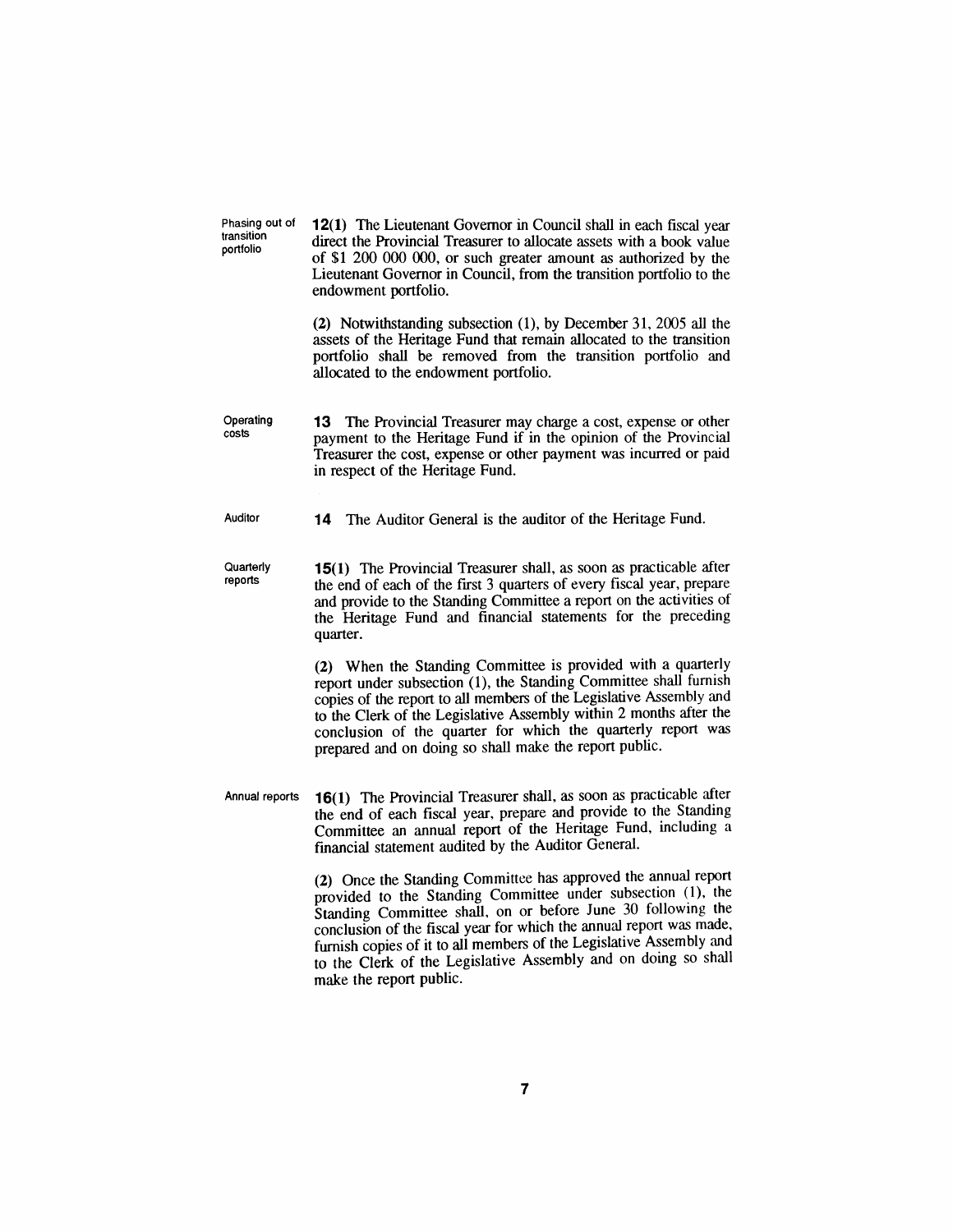*Regulations 17 The Lieutenant Governor in Council may make regulations respecting the investments that may be made under this Act.*

*Transitional 18(1) In this section,*

- *(a) "present investments and assets" means the investments and assets of the Heritage Fund as they existed before being allocated under subsection (2);*
- *(b) "Trust Fund" means the Alberta Heritage Savings Trust Fund as constituted under the Alberta Heritage Savings Trust Fund Act, RSA 1980 cA-27.*

*(2) The Lieutenant Governor in Council may, within the fiscal year 1996-97, designate*

- *(a) which of the present investments and assets or classes of those investments or assets, if any, are to be allocated to the endowment portfolio, and*
- *(b) which of the present investments and assets or classes of those investments or assets are to be allocated to the transition portfolio.*
- *(3) With respect to the fiscal year 1996-97,*
	- *(a) if investments and assets, or either of them, with a book value of not less than \$1 200 000 000 are allocated to the endowment portfolio under subsection (2)(a), section 12 shall not apply to that fiscal year except as otherwise directed by the Lieutenant Governor in Council, or*
	- *(b) if*
		- *(i) no investments nor assets, or*
		- *(ii) investments and assets, or either of them, with <sup>a</sup> book value of less than \$1 200 000 000,*

*are allocated to the endowment portfolio under subsection (2)(a), section 12 shall apply to thatfiscal year only to the extent necessary to make up the difference between the book value of the investments and assets allocated to the endowment portfolio under subsection (2)(a), if any, and \$1 200 000 000 or such greater amount as may be determined by the Lieutenant Governor in Council.*

*(4) Notwithstanding that an investment or asset allocated to the endowment portfolio or the transition portfolio under subsection (2) does not meet the requirements of section 3, the Provincial*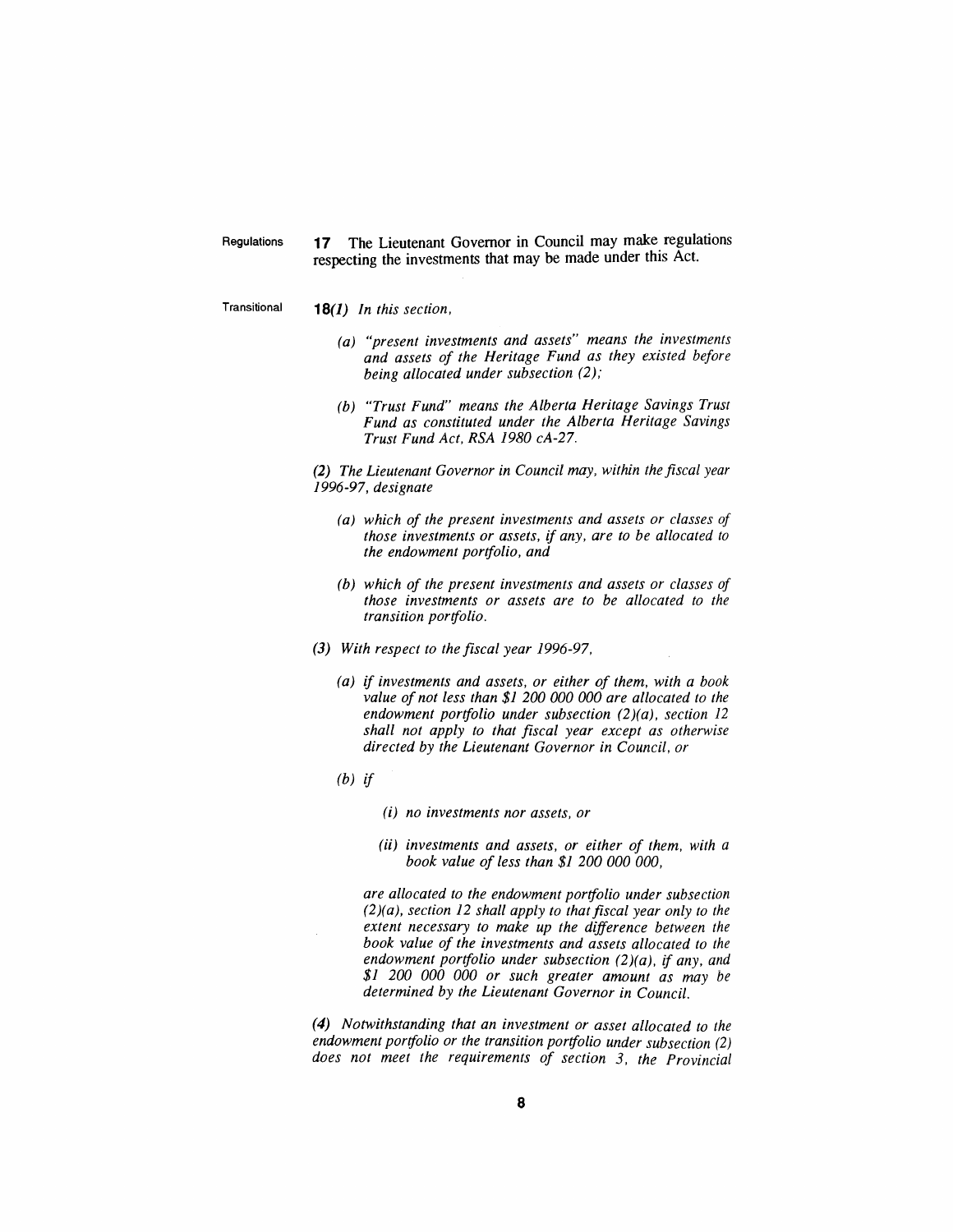*Treasurer may deal with the investment or asset as the Provincial Treasurer considers appropriate.*

*(5) With respect to the operation, administration and management of the Heritage Fund, the Lieutenant Governor in Council may make regulations governing the transition from the Trust Fund to the Heritage Fund.*

*Amends RSA 1980 cA-17 19 The Alberta Corporate Tax Act is amended in section 26.41(1)(b) and (2)(b) by striking out "section 5" wherever it occurs and substituting "section 9".*

*Amends RSA 1980 cA-26 20 The Alberta Heritage Foundation for Medical Research Act is amended*

- *(a) by repealing section 7(2);*
- *(b) by repealing section 24(4) and (5).*
- *Amends SA 1981 cA-27.<sup>1</sup> 21 The Alberta Heritage Scholarship Act is amended in section 2(2) by repealing clause (a).*
- *Amends RSA 1980 cA-49 22 The Auditor General Act is amended in section 19(2)(b)(i) by striking out ", Heritage Fund vote".*
- *Amends SA 1991 cC-22.1 23 The Conflicts ofInterest Act is amended in section 9(2)(a)(iii) by striking out "or Heritage Fund vote as defined in the Financial Administration Act".*
- *Amends RSA 1980 cF-9 24 The Financial Administration Act is amended*
	- *(a) in section 1(1)*
		- *(i) in clause (a.1) by adding "or" at the end of subclause (i) and by repealing subclause (ii);*
		- *(ii) in clause (f) by repealing subclauses (i) and (ii) and substituting the following:*
			- *(i) a payment authorized by a supply vote,*
			- *(ii) a reimbursement, under the authority of one supply vote of a payment charged against another supply vote.*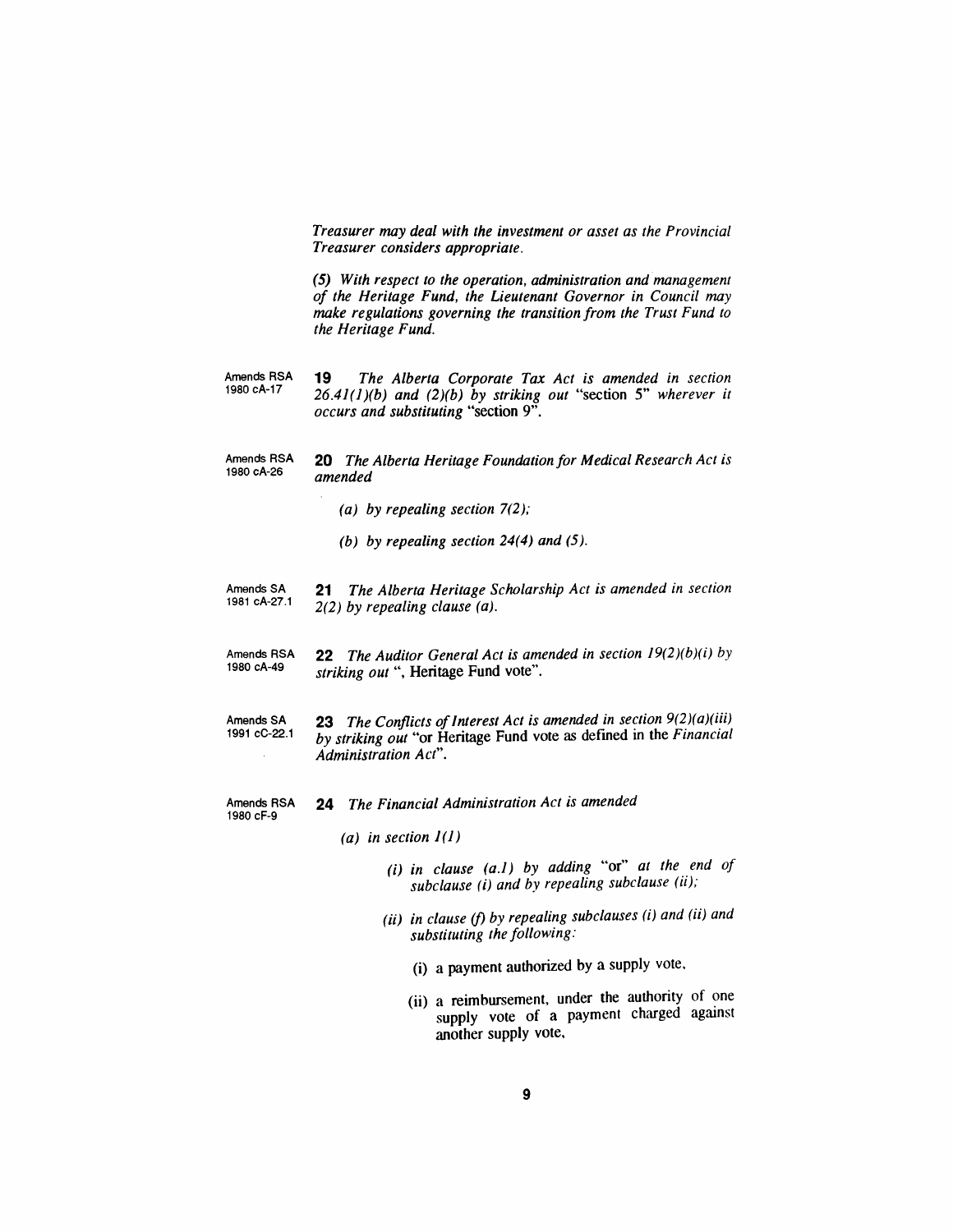#### *(iii) by repealing clause (h);*

- *(b) in section 32*
	- *(i) in subsection (1) by striking out "or a Heritage Fund vote" and by striking out "the Heritage Fund vote or";*
	- *(ii) in subsection (2)(a) by striking out "or a Heritage Fund vote";*
	- *(Hi) in subsection (3) by striking out "or a Heritage Fund vote";*
	- *(iv) in subsection (4) by striking out "or a Heritage Fund vote" wherever it occurs and by striking out "or the Heritage Fund vote";*
	- *(v) in subsection (5) by striking out "or a Heritage Fund vote".*

#### *Amends SA 1992 cl-11.5 25 The Irrigation District Rehabilitation Fund Act is amended in section 2*

- *(a) in subsection (2) by repealing clause (a);*
- *(b) by repealing subsection (3).*
- *Amends RSA 1980 cM-15 26 The Mines and Minerals Act is amended in section 4.1(2)(b)(ii) and (3)(b) by striking out "section <sup>5</sup> of' wherever it occurs and substituting "section 9 of'.*
- *Amends RSA 1980 cN-5 27 The Natural Gas Rebates Act is amended in section 9(3) by striking out "section 1(b) of'.*
- *Amends RSA 1980 cO-6 28 The Oil Sands Technology and Research Authority Act is amended*
	- *(a) by repealing section 13(2) and substituting the following:*

*(2) The Provincial Treasurer shall pay to the Authority any money appropriated from the General Revenue Fund by the Legislature for the purposes of this Act in equal monthly instalments unless otherwise agreed between the Provincial Treasurer and the Authority.*

*(b) in section 19(5) by repealing clause (b).*